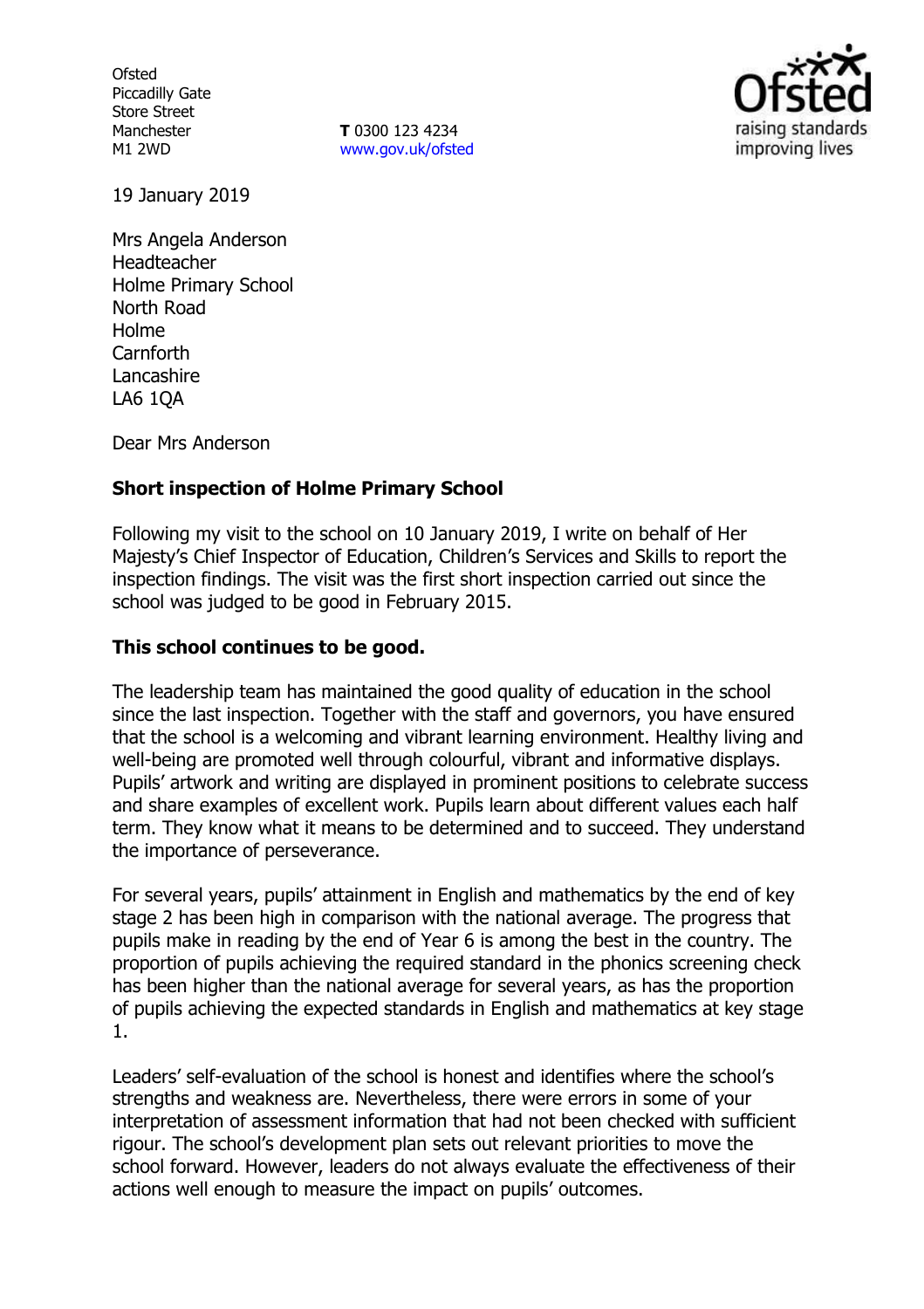

Pupils that I spoke to were very positive about the school. The majority of those who responded to the pupils' survey, and those that I spoke to, stated that they would recommend the school. Pupils told me that bullying and name-calling are rare, but if they did happen, that their teachers are swift in their response to deal with the situation. Pupils said that they feel safe in the school. Older pupils were keen to talk about the many trips and visits that they go on, for example the fiveday residential experience and other trips to museums and cities that enrich the curriculum. Pupils appreciate the many after-school clubs that are on offer. They enjoy football, netball, gymnastics and tag rugby competitions as they are able to meet pupils from other schools.

Pupils have many opportunities to take on extra responsibilities. For example, they can join the school council, the eco council or the pupil parliament, or become a play leader to help the younger pupils at break- and lunchtimes. Pupils have a good understanding of their place in modern Britain. They were able to discuss some of the major religions and religious festivals that take place over the year.

Parents and carers have wide-ranging opinions of the school. Most parents that I spoke to and those that responded to the Ofsted survey were of the opinion that pupils are safe and well cared for in the school. A significant proportion of parents have worries about the high turnover of staff in recent years. As a result, they are concerned about the quality of leadership and management in the school. Despite these concerns, many of the parents said that the pupils are well taught and make good progress. However, leaders' current methods of communication do not provide parents with sufficient detail about how leadership at different levels within the school is ensuring that pupils are safe and continue to make good progress across the curriculum.

Governors are supportive of the school. They know where the strengths lie and what needs to be done to improve the school further. They challenge you rigorously through effective questioning on different aspects of the school's work. They have ensured that the additional funding for disadvantaged pupils and those with special educational needs and/or disabilities (SEND) is spent effectively. They have ensured that all safeguarding arrangements are fit for purpose.

When inspectors last visited the school, they asked you to improve pupils' writing. You have redesigned the way writing is taught in the school. You place a heavy emphasis on ensuring that all writing opportunities are rooted in high-quality texts. For example, in Years 5 and 6, pupils have read extracts from the story 'Goodnight Mister Tom'. From this reading, they have completed several writing tasks across a range of genres, including character descriptions and story sequencing. You encourage pupils to talk about their writing, ensuring that they are precise and grammatically accurate. Pupils that I spoke to were able to explain their tasks clearly. Strong writing habits are evident in pupils' English books and books from other subjects. Pupils' handwriting is a strength of the school. Teachers have high expectations, so pupils' work is neat and well presented. As a result of these positive actions, the progress that pupils make in writing by the end of Year 6 has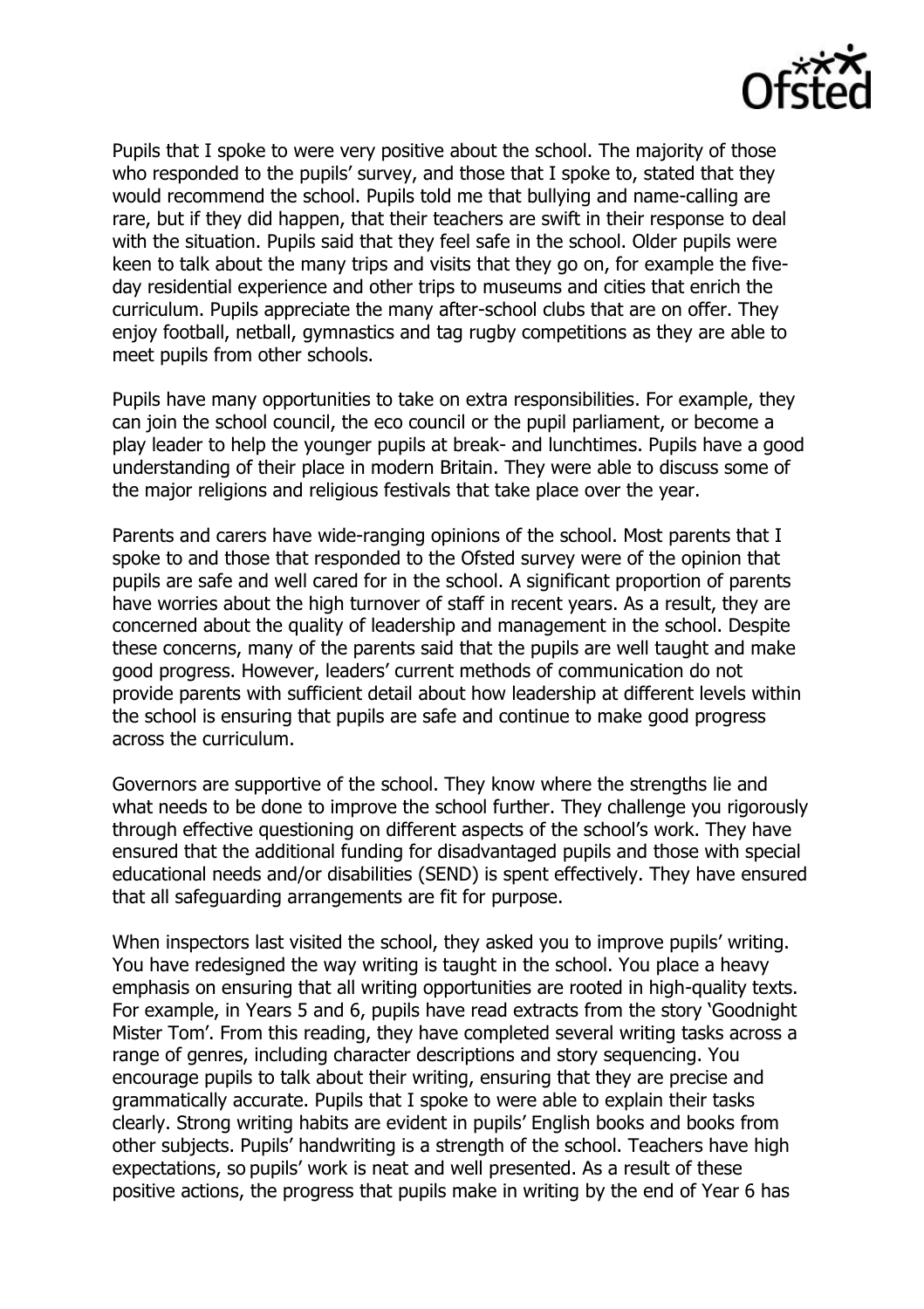

increased for three consecutive years.

Inspectors also asked you to improve the effectiveness of leadership and management. The roles of the middle and subject leaders in the school have been developed well. All subject leaders now have a clear framework within which to work. They are involved in regular monitoring and evaluation activities of their different subject areas. They check the quality of teachers' assessments and work in pupils' books and share their findings with other teachers during staff meetings. Teachers and middle leaders have regular opportunities to share good practice. Several members of staff are moderators for the local authority. The school works in close partnership with a local teaching school and other schools in its local cluster. Teachers said that they enjoy working alongside teachers from the other schools because they can discuss teaching ideas and share examples of work. They said that this helps them to develop and reflect on their own practice.

## **Safeguarding is effective.**

As the designated lead for safeguarding, you have ensured that the systems in place to safeguard pupils are effective. All checks on the suitability of adults to work in the school have been completed thoroughly. You and the deputy headteacher are trained in safer recruitment. All members of staff have undertaken training in basic awareness of safeguarding, as well as 'Prevent' duty training, which helps them spot signs of potential radicalisation.

Members of staff that I spoke to were aware of their safeguarding responsibilities. To strengthen your safeguarding practices, you work with a wide range of external agencies, including children's social care, the community police, school health services and several national charities. You are proactive in ensuring that pupils remain safe in the school and have paid attention to the mental health and wellbeing needs of the pupils. One member of staff is a trained counsellor and provides individual support for pupils, depending on need.

# **Inspection findings**

■ During the inspection, I focused on three lines of enquiry. The first of these related to early years. In 2016 and 2017, the proportion of children achieving a good level of development by the end of Reception Year was below the national average. Through a range of initiatives, including the reorganisation of teaching in early years, the proportion of children achieving a good level of development rose to 74% in 2018. The early years is a spacious and vibrant learning environment that is well organised, ensuring that children have many opportunities to learn and explore. Children in Reception and Nursery work well together. They have access to many exciting learning challenges, which they meet with high levels of independence. Adults skilfully challenge children and provide timely support where needed. Through analysing past performance information, you found that the level of children's vocabulary was low. In response, you developed the early years environment into one that is rich in text and colourful, interactive displays that encourage high levels of engagement. For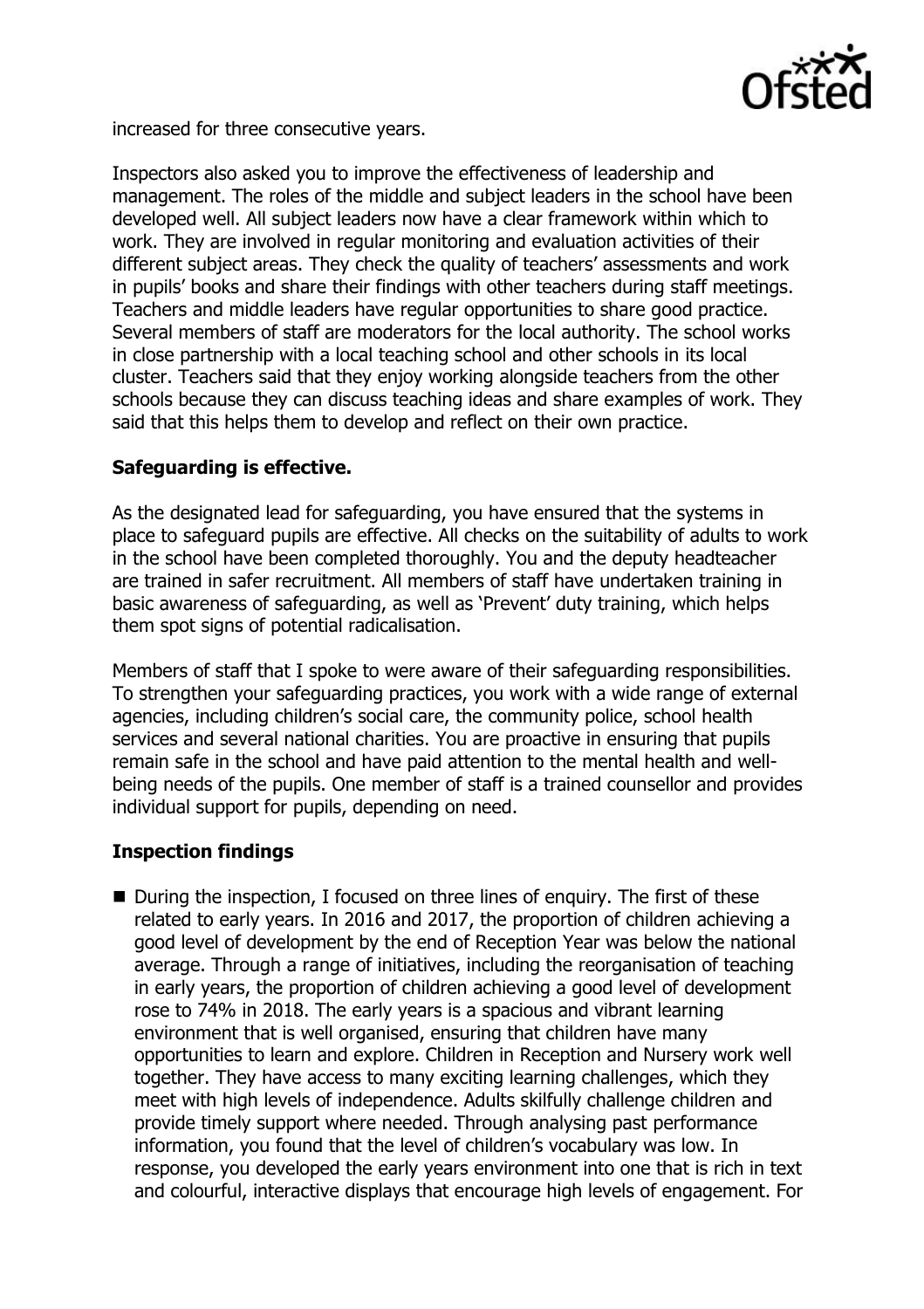

example, children dress up as astronauts, read stories about aliens, design and build rockets, and fully engage in active role play. Opportunities to develop writing and mathematical skills are evident in the classroom and the outside learning environment. Staff in early years keep parents fully informed about their children's progress through the electronic learning journals. From looking at children's work and current assessment information, it was clear that children make good progress during their time in early years.

- The next area that I looked at during the inspection related to the quality of mathematics provision in the school. Historically, by the end of key stage 2, pupils have not done as well in mathematics as they have in English. However, the progress that pupils make has been in line with the national average. For the past two years, few girls have achieved the higher standards in mathematics by the end of Year 6.
- From key stage 1, well-established routines ensure that pupils' work is well organised and tidy. From looking in pupils' books and viewing assessment information, it is clear that there is now no difference in the performance of boys and girls. Pupils apply a wide range of skills well to tackle different types of calculations. In key stage 2, pupils' work is challenging and matched well to different abilities. However, pupils are not given enough opportunities to reason and apply their mathematical skills to more complex and investigative problems while developing their thinking further. As a result, not all pupils make the progress of which they are capable by the end of Year 6.
- The final area that I looked at during this inspection related to the school's curriculum. Leaders have carefully thought about the progression of skills in different subject areas. For example, in art, design and technology (D&T) and science, I saw evidence of how subject leaders make careful checks on the quality of pupils' work. Pupils' work in art and D&T is of a high standard. As they progress through the school, they develop skills in choosing and using materials and learn about the different tools needed to cut materials. This year, pupils in Years 1 and 2 have constructed bridges capable of holding 1kg weights. Pupils in Years 3 and 4 have created magnetic board games. Their skills in designing and evaluating are well developed. In science, pupils apply a wide range of skills well to different situations. By the time they reach Years 5 and 6, they have the skills necessary to design and carry out experiments and investigations with minimal teacher input. They draw scientific diagrams with accuracy, for example complex circuit diagrams and detailed explanations of how a magnet works.

### **Next steps for the school**

Leaders and those responsible for governance should ensure that:

- $\blacksquare$  they sharpen the school development planning and self-evaluation process, so that they use performance information precisely and measure the impact of their actions rigorously
- $\blacksquare$  they improve progress in mathematics by challenging pupils in key stage 2 sufficiently through more reasoning and problem-solving activities